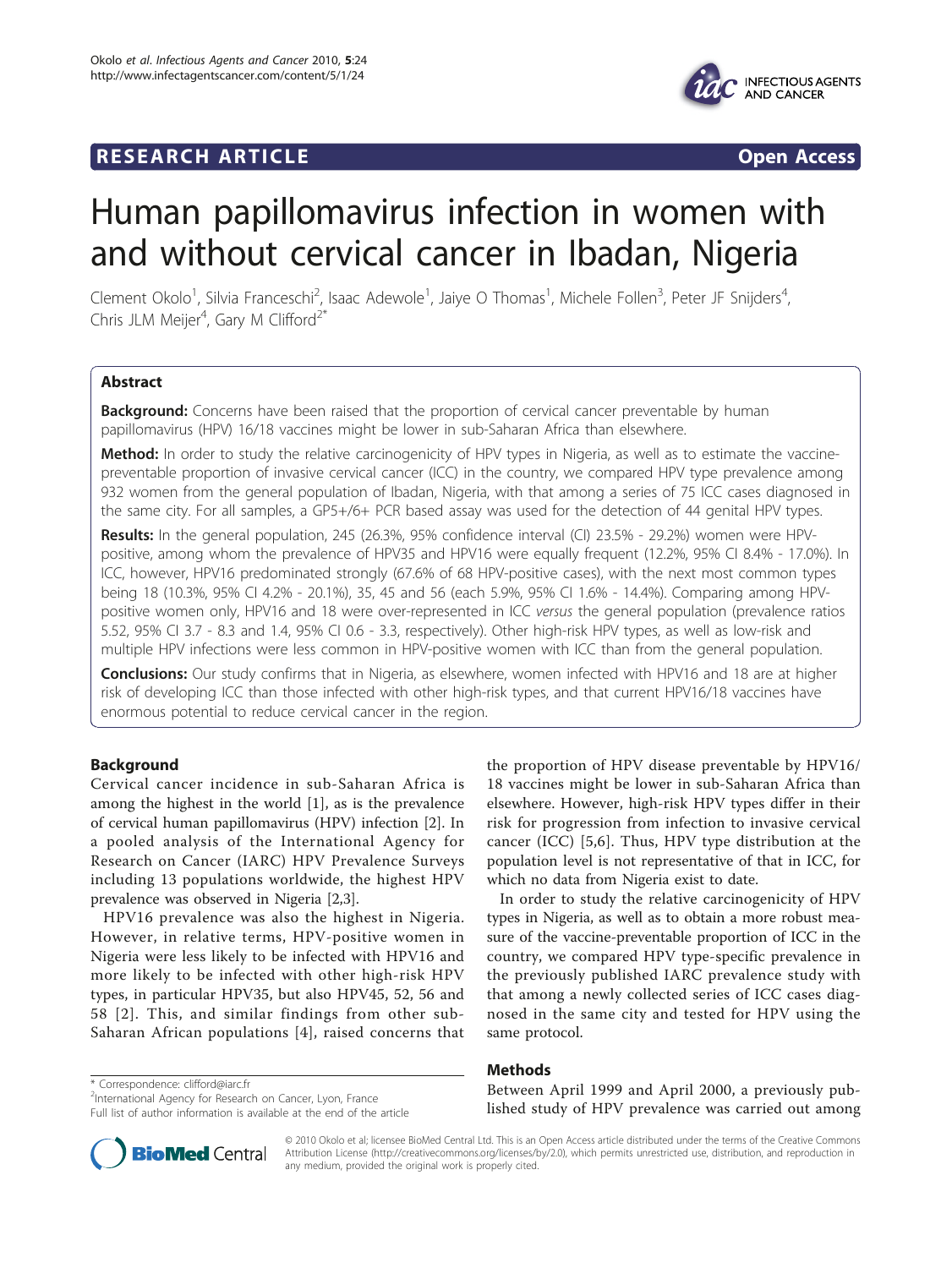a representative sample of women living in Ibadan, the third largest city in Nigeria, according to the standardized protocol of the IARC HPV Prevalence Surveys [\[3](#page-3-0)], which was approved by both the IARC and local ethical review committees. In summary, all women aged 15 years or older living in Idikan, a district of Ibadan, were visited at their homes and invited to join the study, with the aim to enroll approximately 100 women in each 5-year age group. Of the invited women, 1,203 signed an informed consent form, underwent a pelvic examination and cervical screening by two methods: Papanicolau smear and visual inspection with acetic acid. In addition, samples of cervical exfoliated cells in phosphate buffer saline were collected for HPV testing.

Tumour biopsies, formalin fixed and embedded in paraffin, were retrieved from the pathology archives for all women diagnosed with histologically confirmed ICC  $(n = 102)$  at the College of Medicine, University of Ibadan, Nigeria, between 2004 and 2006.

HPV testing of cervical samples from both the general population and ICC cases were performed at the VU University, Amsterdam, the Netherlands. Tumour biopsies were sectioned using a 'sandwich' approach: inner sections were destined for HPV testing and outer sections for histological confirmation. One or more five μM sections representing approximately 1  $\text{cm}^2$  of tissue were predigested with Proteinase K after which DNA was extracted using magnetic beads (Macherey-Nagel, Germany). For all samples, a general primer GP5+/6 +-mediated PCR was used for the detection of 44 genital HPV types, after screening for adequate DNA by PCR with beta-globin gene-specific primers. Subsequent HPV typing was performed by reverse-line blot hybridization of PCR products.

Prevalence ratios and corresponding 95% confidence intervals (CI) were used to compare the relative frequency of HPV types in HPV-positive women with ICC with that among HPV-positive women from the general population.

# Results

For the general population sample, type-specific HPV prevalence was evaluated among 932 women with valid HPV results, among whom 844 and 68 had normal and abnormal (positive on PAP and/or VIA) cervical findings, respectively. Overall HPV prevalence was 26.3% (95% CI 23.5 - 29.2) (n = 245). HPV16 and 35 were equally common (n = 30), followed by HPV31 (n = 27), 56 (n = 22) and 58 (n = 21). Two women with abnormal cervical findings were subsequently histologically confirmed with in situ (HPV18/42/52/81/83) or invasive (HPV82) cervical carcinoma.

For ICC, after exclusion of biopsies without any histological evidence of tumour  $(n = 4)$  or inadequate DNA Page 2 of 4

for HPV testing  $(n = 23)$ , type-specific HPV prevalence was evaluated among 75 histologically confirmed ICC cases. They included 62 squamous-cell, 11 adeno-, and 2 small cell carcinomas. The median age of women with ICC was 55 years (range: 31-80 years). Overall HPV prevalence was 90.7% (95% CI 81.7 - 96.2). In seven ICC, including 3 squamous-cell and four adenocarcinoma (ADC), no HPV DNA could be detected. The five most commonly detected types in ICC were HPV16 ( $n = 46$ ), 18 (n = 7), 35, 45 and 56 (n = 4 each). The HPV types among the 7 HPV-positive ADC were four HPV16 and one each of HPV18, 35 and 56. One ICC was positive for a low-risk type only (HPV30).

The comparison of type-specific HPV prevalence among the 68 women with HPV-positive ICC and 245 HPV-positive women from the general population is shown in Table [1](#page-2-0). HPV16 was significantly over-represented in HPV-positive women with ICC (prevalence ratio = 5.5, 95% CI 3.7 - 8.3). HPV18 was the only other type to be over-represented in ICC, although not significantly so (1.4, 95% CI 0.6 - 3.3). Other individual highrisk HPV types were less common in HPV-positive women with ICC than those from the general population. In particular, HPV31, 52 and 58 were common in the general population, found in 11.0%, 5.3% and 8.6% of HPV-positive women, respectively, but significantly less prevalent in ICC. Low-risk and multiple HPV infections were also much less common in HPV-positive women with ICC than those from the general population. HPV16 and/or 18 were detected in a total of 77.9% of HPV-positive ICC, and HPV types 16, 18, 31, 33 and 45 in a total of 85.2% (Table [1](#page-2-0)).

# **Discussion**

We previously reported that HPV-positive women from the general population in Nigeria were less likely to be infected with HPV16 and more likely to be infected with other high-risk HPV types, in particular HPV35 [[2\]](#page-3-0). Indeed, relatively high prevalence of HPV35 in comparison to HPV16 has also been observed from other sub-Saharan African populations including Guinea [[7](#page-3-0)], Mozambique [[4\]](#page-3-0), Kenya [[8](#page-3-0)] Gambia [[9](#page-3-0),[10](#page-3-0)], and Zimbabwe [\[11\]](#page-3-0), whereas HPV35 is four- to five-fold less prevalent than HPV16 in population-based surveys from Europe and the Americas [[2,12,13](#page-3-0)]. These findings for HPV35, but also other high-risk types, raised concerns that the relevance of HPV16/18 vaccines to cervical cancer prevention might be lower in Nigeria or in sub-Saharan Africa in general.

Reassuringly, however, we confirmed that HPV16 and 18 are the two most frequently detected types among ICC in Nigeria, and that they account for 78% of HPVpositive ICC, which is very similar to the proportion estimated in other world regions by recently published large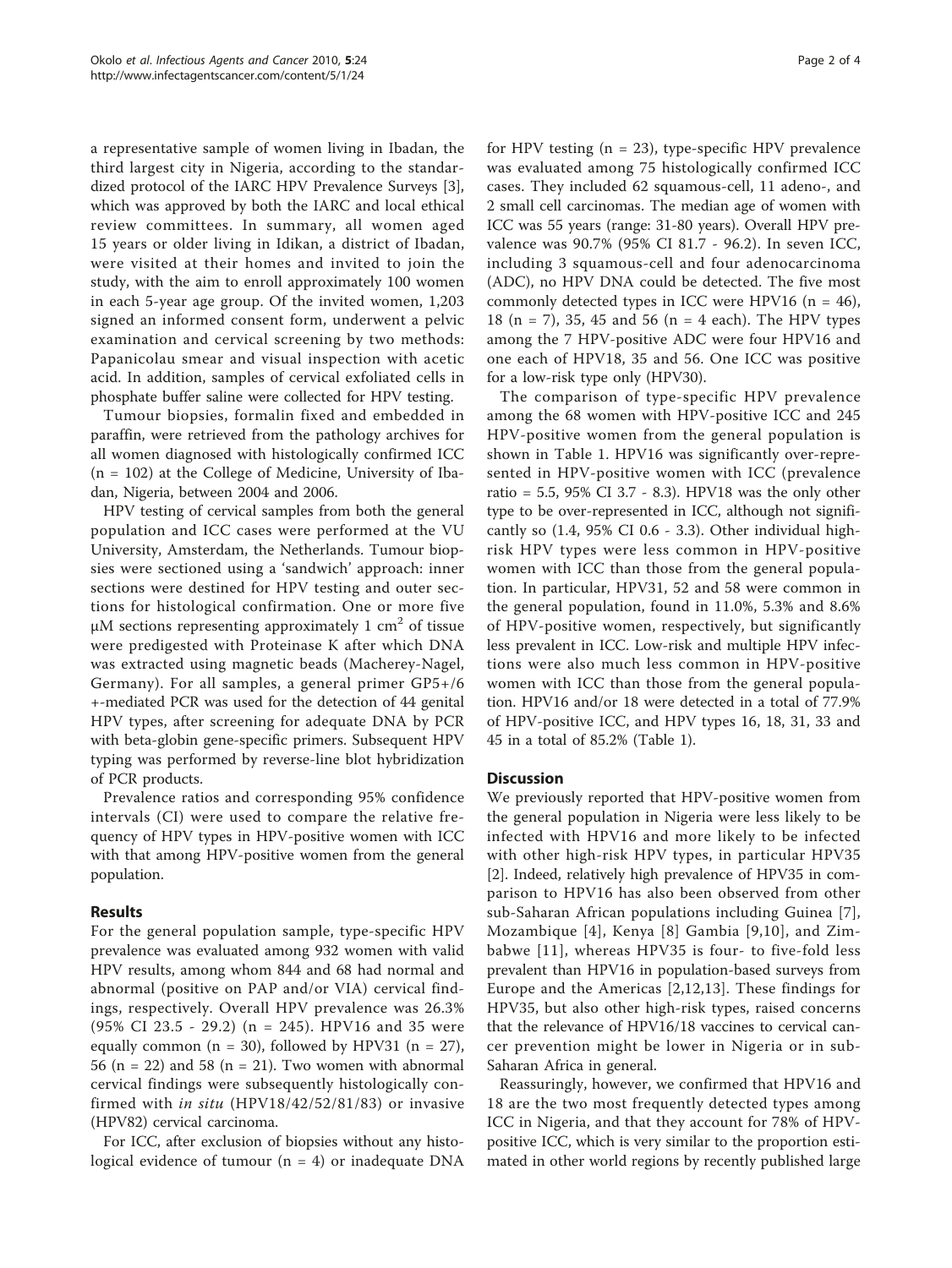| HPV type       | <b>General Population</b><br>$(N = 245)$<br>n (%, 95% CI) | ICC<br>$(N = 68)$                  | Prevalence ratio<br>(95% CI) |
|----------------|-----------------------------------------------------------|------------------------------------|------------------------------|
|                |                                                           | n (%, 95% CI)                      |                              |
| 16             | 30 (12.2, 8.4 - 17.0)                                     | 46 (67.6, 55.2 - 78.5)             | $5.5(3.7-8.3)$               |
| 18             | $18(7.3, 4.4 - 11.4)$                                     | $7(10.3, 4.2 - 20.1)$              | $1.4(0.6-3.3)$               |
| 45             | $19(7.8, 4.7 - 1.8)$                                      | $4(5.9, 1.6 - 14.4)$               | $0.8$ $(0.3-2.2)$            |
| 35             | 30 (12.2, 8.4 - 17.0)                                     | $4(5.9, 1.6 - 14.4)$               | $0.5(0.2-1.3)$               |
| 56             | $22(9.0, 5.1 - 12.3)$                                     | $4(5.9, 1.6 - 14.4)$               | $0.7$ $(0.2-1.9)$            |
| 51             | $14(5.7, 3.2 - 9.4)$                                      | $3(4.4, 0.9 - 12.4)$               | $0.8$ $(0.2 - 2.7)$          |
| 31             | 27 (11.0, 7.4 - 15.6)                                     | $1(1.5, 0.1 - 7.9)$                | $0.1$ $(0.0-0.7)$            |
| 33             | $5(2.0, 0.7 - 4.7)$                                       | $1(1.5, 0.1 - 7.9)$                | $0.7(0.0-4.1)$               |
| 39             | $6(2.4, 0.9 - 5.3)$                                       | $1(1.5, 0.1 - 7.9)$                | $0.6$ $(0.0-3.4)$            |
| 73             | $4(1.6, 0.4 - 4.1)$                                       | $1(1.5, 0.1 - 7.9)$                | $0.9(0.0-5.2)$               |
| 52             | $13(5.3, 2.9 - 8.9)$                                      | $0(0.0, 0.0 - 5.2)$                | $0.0(0.0-0.99)$              |
| 58             | 21 (8.6, 5.4 -12.8)                                       | $0(0.0, 0.0 - 5.2)$                | $0.0 (0.0 - 0.6)$            |
| 68             | $2(0.8, 0.1 - 2.8)$                                       | $0$ (0.0, 0.0 - 5.2)               | $0.0$ $(0.0-6.8)$            |
| 82             | 4 $(1.6, 0.4 - 4.1)^{a}$                                  | $0(0.0, 0.0 - 5.2)$                | $0.0$ $(0.0-3.4)$            |
| Any high-risk  | 169 (69.0, 62.8 - 74.7)                                   | 67 (98.5, 92.1 - 99.9)             | $1.4(1.1-1.9)$               |
| Any low-risk   | $110(44.9, 38.6 - 51.4)$                                  | 2 (2.9, 0.4 - 10.2) $^{\rm b}$     | $0.1$ (0.0-0.2)              |
| Any multiple   | 68 (27.8, 22.2 - 33.8)                                    | $5$ (7.4, 2.4 - 16.3) <sup>c</sup> | $0.3$ $(0.1-0.6)$            |
| 16/18          | 47 (19.2, 14.4 - 24.7)                                    | 53 (77.9, 66.2 - 87.1)             | $4.1(2.8-5.8)$               |
| 16/18/31/33/45 | 90 (36.7, 30.7 - 43.1)                                    | 58 (85.2, 74.6 - 92.7)             | $2.3(1.7-3.2)$               |

<span id="page-2-0"></span>Table 1 Comparison of HPV type-specific prevalence among HPV-positive women from the general population and with ICC

 $CI =$  confidence interval;  $HPV =$  human papillomavirus;  $ICC =$  invasive cervical cancer.

a one woman subsequently confirmed with ICC.<sup>b</sup>1 ICC was positive for a low-risk type only (HPV30). <sup>c</sup>Including 16/35, 16/45, 16/51, 16/53/56, 16/56, for which the individual types are counted separately.

meta-analyses [[14](#page-3-0)] and case series [\[15](#page-3-0)]. This finding adds to the picture of a relatively homogeneous type-distribution in ICC around the world [[14\]](#page-3-0). Our cross-sectional findings of an enrichment of these two types in ICC are also consistent with other cross-sectional data from Sub-Saharan Africa [\[7](#page-3-0),[16\]](#page-3-0) as well as with evidence from prospective studies that show that women infected with HPV16 and HPV18 are at significantly higher risk of developing CIN3 and cancer in comparison to women infected with other high-risk types [\[5,6,17\]](#page-3-0).

Despite being as common as HPV16 in the general population, HPV35 accounted for only 5.9% of ICC. This figure is compatible with estimates of 5.0% (95% CI: 3.3% - 7.1%) and 4.1% (95% CI: 2.3% - 7.4%) among two recently published studies including 544 and 1,668 African ICC cases, respectively, assessed for this type [[14](#page-3-0)], but is higher than that in ICC from other world regions (1% - 3%) [[14,15\]](#page-3-0). Thus, although the relative carcinogenicity of HPV35 is clearly less than HPV16, it does still account for a substantial fraction of ICC in sub-Saharan African populations and should be considered for new generation vaccines.

A relatively high importance of HPV45 (5.3%) and of HPV51 (4.0%) in Nigerian ICC is also consistent with that observed in other sub-Saharan Africa ICC in comparison to other world regions [[14](#page-3-0),[15\]](#page-3-0). On the other hand, HPV31 was considerably less common in ICC than in the general population, as seen in previous studies from Guinea [[7\]](#page-3-0) and Mozambique [[16](#page-3-0)], suggesting that in sub-Saharan African populations, it has only a relatively weak carcinogenic potential in comparison to other types. Of note, one ICC case was positive for HPV30 only, and another for HPV82 only, both of which are classified as "possibly carcinogenic to humans" by IARC based upon their phylogenetic similarity to other highrisk types [\[18\]](#page-3-0). Interestingly, HPV30 was reported in only one out of 2,851 worldwide ICC (0.04%) in a recent meta-analysis [\[14](#page-3-0)], a HPV30 single infection from an ICC case in Guinea, also in Western Africa [\[7](#page-3-0)].

### Conclusions

In summary, our study confirms that current HPV vaccines have enormous potential to reduce cervical cancer in Nigeria, where annual ICC incidence is estimated to